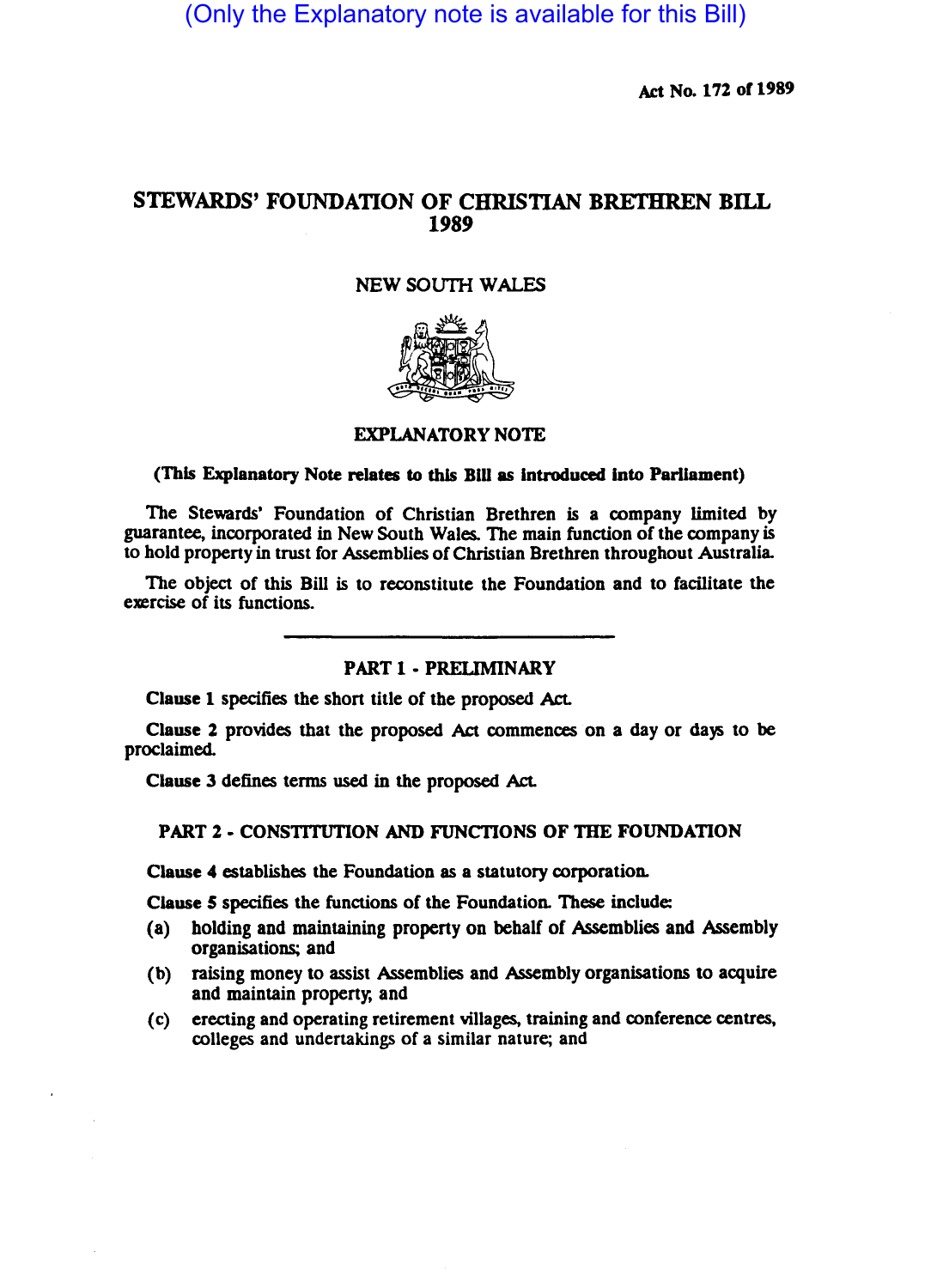(d) making gifts and donations for religious and charitable purposes.

# PART 3 - THE COMMITTEE

Clause 6 provides for a Committee to exercise the functions of the Foundation.

Clause 7 provides for the constitution of the Committee. It is to consist of between *5* and 10 members elected by the members of the Foundation.

#### PART 4 - ACQUISITION AND VESTING OF TRUST PROPERTY

Clause 8 vests the property of the Company in the newly created Foundation.

Clause 9 provides for the future vesting of Assembly property in the Foundation.

Clause 10 provides that chapels held by the Foundation for an Assembly must be held on particular trusts. The terms of the trusts are specified in Schedule 4.

### PART 5 • POWERS AND DUTIES OF FOUNDATION

Clause 11 provides that the Foundation may invest funds held by it in accordance with the Trustee Act 1925. It may also lend those funds to Assemblies and to Assembly organisations unless it would be contrary to the terms of any trust to which the funds are subject.

Clause 12 enables the Foundation to invest money held for different purposes as one fund.

Clause 13 enables the Foundation to vary the terms of a trust if it has become impossible or inexpedient to carry out those terms.

Clause 14 provides for the Foundation to be reimbursed for payments it has incurred on behalf of an Assembly. or an Assembly organisation, out of trust propeny held for the body.

#### PART 6 • GENERAL

Clause 15 permits the Committee to delegate the functions it exercises on behalf of the Foundation.

Clause 16 provides for the use and custody of the seal of the Foundation.

Clause 17 provides for cenificates under the common seal of the Foundation to be evidence of certain matters certified in the certificate. Matters which may be so certified include the fact that the Foundation holds property on trust and the fact that a panicular resolution was passed by the Foundation or by the Committee.

Clause 18 provides that if a person pays money to the Foundation and obtains a receipt, the person is not liable if the money is subsequently lost or misapplied.